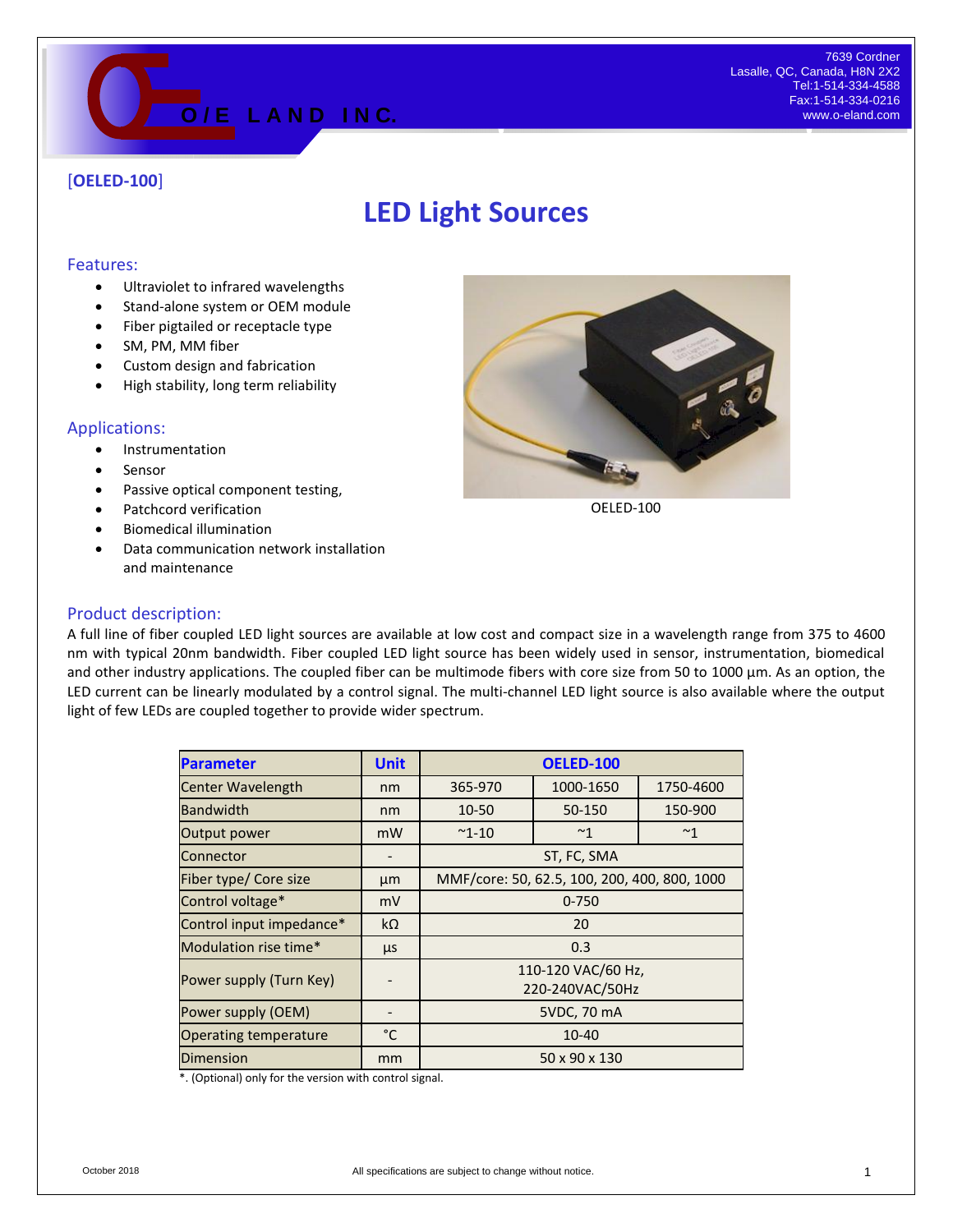Tessie, QC, Canada, H8N 2X2<br>
Tel:1-514-334-4588<br> **O** / E L A N D IN C.<br> *M C*.<br> *M C*.<br> *M C*. Tel:1-514-334-4588 Fax:1-514-334-0216 www.o-eland.com



### Ordering number:

| OELED-100-WL-BW-P: | <b>WL</b>          | <b>BW</b> | D             |  |
|--------------------|--------------------|-----------|---------------|--|
|                    | Wavelength         | Bandwidth | Average power |  |
|                    | (nm)               | (nm)      | (mW)          |  |
| Example:           | OELED-100-850-20-2 |           |               |  |

October 2018 **COLLET 2018** All specifications are subject to change without notice.